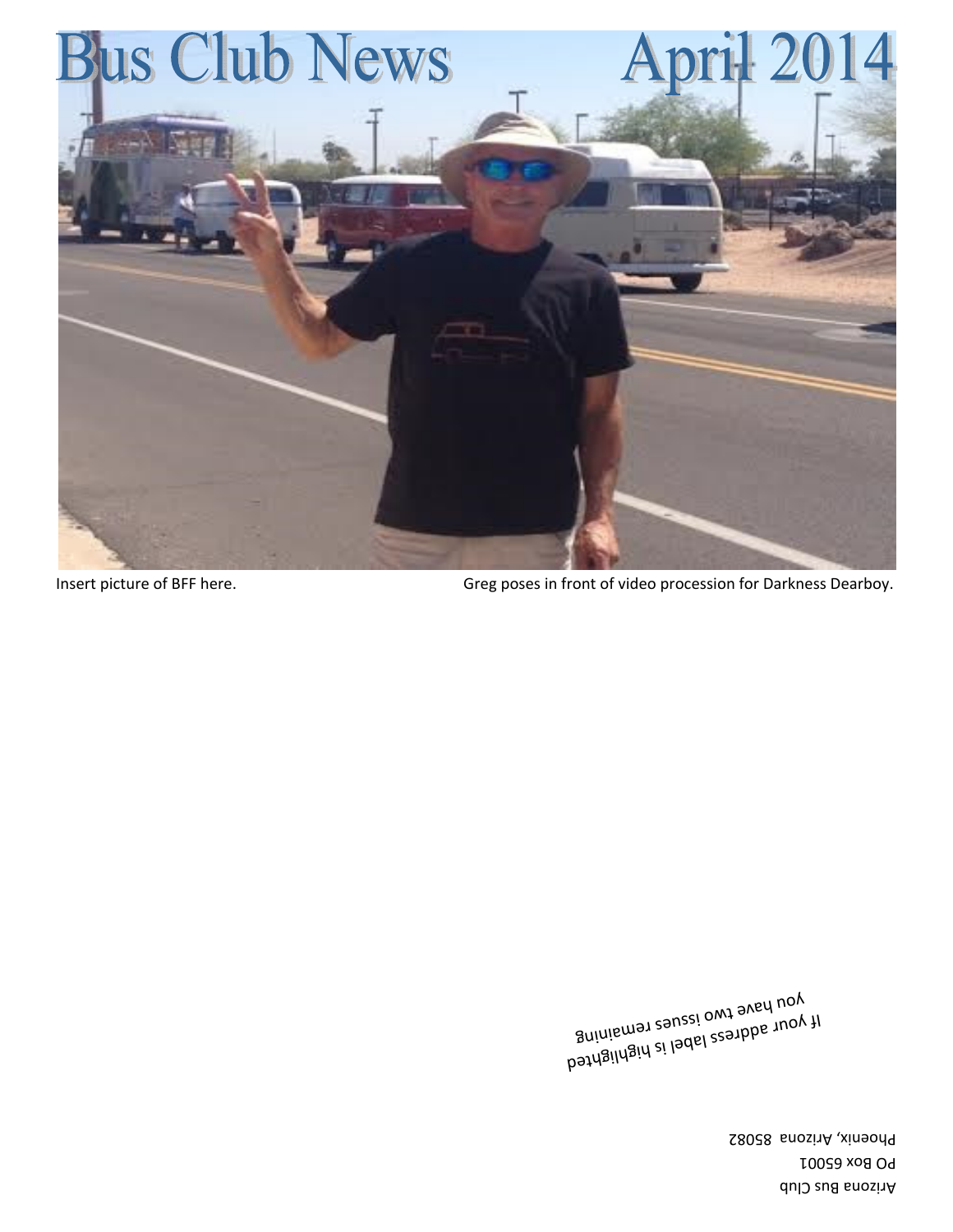# Behind the Wheel

WOW. The month of March presented the Arizona Bus Club with about as many activities as a club member would want from their Club. Early in the month we had a request from Angelic Grove for a showing of some our spiffy buses to compliment their Malibu themed Beach Party fund raiser at the Phoenician with proceeds to benefit Phoenix Children's Hospital. Chad led a hearty bunch thru Tortilla Flats to the Roosevelt Damn & back. Then club wound up the month by participating in the Darkness Dearboy video shoot near Tempe Town Lake. Talk about an incredibly fun month to get out of the house & DO something. Did I hear you say "but what about this year's raffle bus? Who is taking care of the raffle bus?" Answer: Everyone is. Our club members have that 'je ne c'est quoi' quality that allows us to participate in many events effortlessly without forgetting our club fundamentals. I can honestly say, I am glad to be associated with this club, I am happy to see the interest of others in this club and I am proud to represent this club as President. The month of May should bring relief to many of us as we have our Mt. Pinal campout and in June we head to Californ-eee-uhh for the Blackstar campout hosted by VEEE TEEE OOHHhhh! Let's see....Also in this issue, the interview Dept is back featuring a very dear & special individual, we spend some time following Darkness Dearboy and we gear up for the month of BAY. All contained in just 8 pages!



Not the first time this beauty has graced our pages Things Done Department

The weekend of March 29<sup>th</sup>, Bus Club members were asked and got involved with a truly unique & interesting experience, from a club standpoint, as we were asked to participate as extras 'en mass' in a music video shoot. Darkness Dearboy (yes, the

band that plays atop of ladders) propositioned the A.B.C. for use of VW buses and their drivers. Twenty seven buses with drivers and passengers showed up for the Saturday morning shoot, eager to please & anxious to have their buses recorded for posterity. Seriously though, we couldn't think of anything better to do.



Less than half of our club's representation for this epic shoot… D.D. had been planning this shoot for over a year while life created its own distractions and hurdles around them. Never the less, D.D. persevered and their film date finally arrived. The essential concept of the video was a Pied Piper theme in which the Walter bus would be seen (scene) around south Scottsdale & Tempe town lake. Buses were viewed everywhere along Walter's route and, as Walter drove by, the buses fell in behind, following Walter back to the Walterdome. Filming this epic event took 3 hours less than planned as everyone hit their cue the first time around.…..



Swiss Miss. … From the Alps to the Walterdome. Well, o.k., that and the film crew knew what they were doing so they were able to grab all the footage they needed very quickly.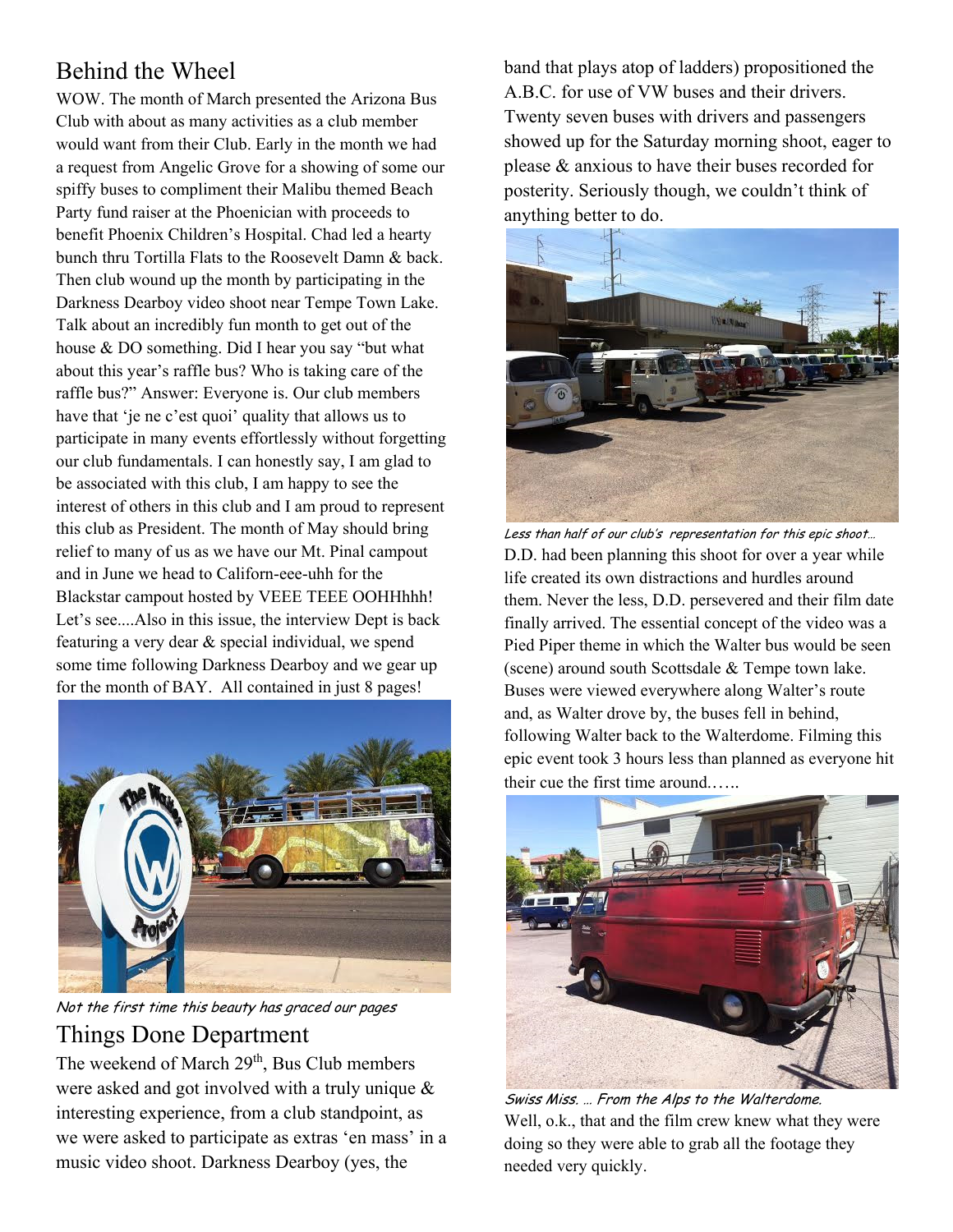

 The shoot was wrapped up with the help of some mighty sandwiches, beer and a several pleasant ditties performed by D.D. A good event hosted by good people for good people. Thank you D.D. for approaching the A.B.C. with your request as we all had a great time!

Video release dates to be posted soon.



Walter as the Pied Piper with the 'rats' following behind.

Special Unsolicited Reminder: County Fair anyone?

# Bus Driving Lessons

Hey gang, just a little note that the Arizona Bus Club has a much higher bus-to-driver ratio than most other clubs have. That is to say we have more operable buses than we have operators. Probably a subtle indication of the hoarders we have within the club, but I prefer to view it as a sign of rescue & love for these old toys of ours. (i.e. If I don't look after it, who will?) As such when it comes to events, like the recent video shoot, many of our bus owners are confounded with indecision as to which bus to bring(seriously! we've got the buses, but they don't drive themselves!) So, in response to this need for more drivers I am proposing the Arizona Bus Club Driving School (ABCD'S) for our members & their kin.



 Your willing, eager and able Bus driving instructor. 'Why are we offering this service' you ask? First: so prospective owners know what they're getting into (literally) Second: so the fine art of shifting gears is not lost as our aging membership culls itself. And third: to provide us hoarders with more than one bus with an opportunity to show them all off. Let us know if you need a lesson…or two. Our instructors are verrry patient and extremely knowledgeable about operating these classic automobiles. Enroll early (or ask one of us how it's done) and then practice, practice, practice!

# Your 2014 Bus Club Board includes:

Event Coordinator – David Murphy Membership – Darla Amatasin Treasurer – Mish Evans Sergeant at Arms – Will Davis President of Vice – Jeremiah Polynone Secretary – Kris or Joyce President – Gary Lampinen – 602 870 8071 lv msg If you're looking to contact our board, might I suggest: Arizonabusclub-subscribe@yahoogroups.com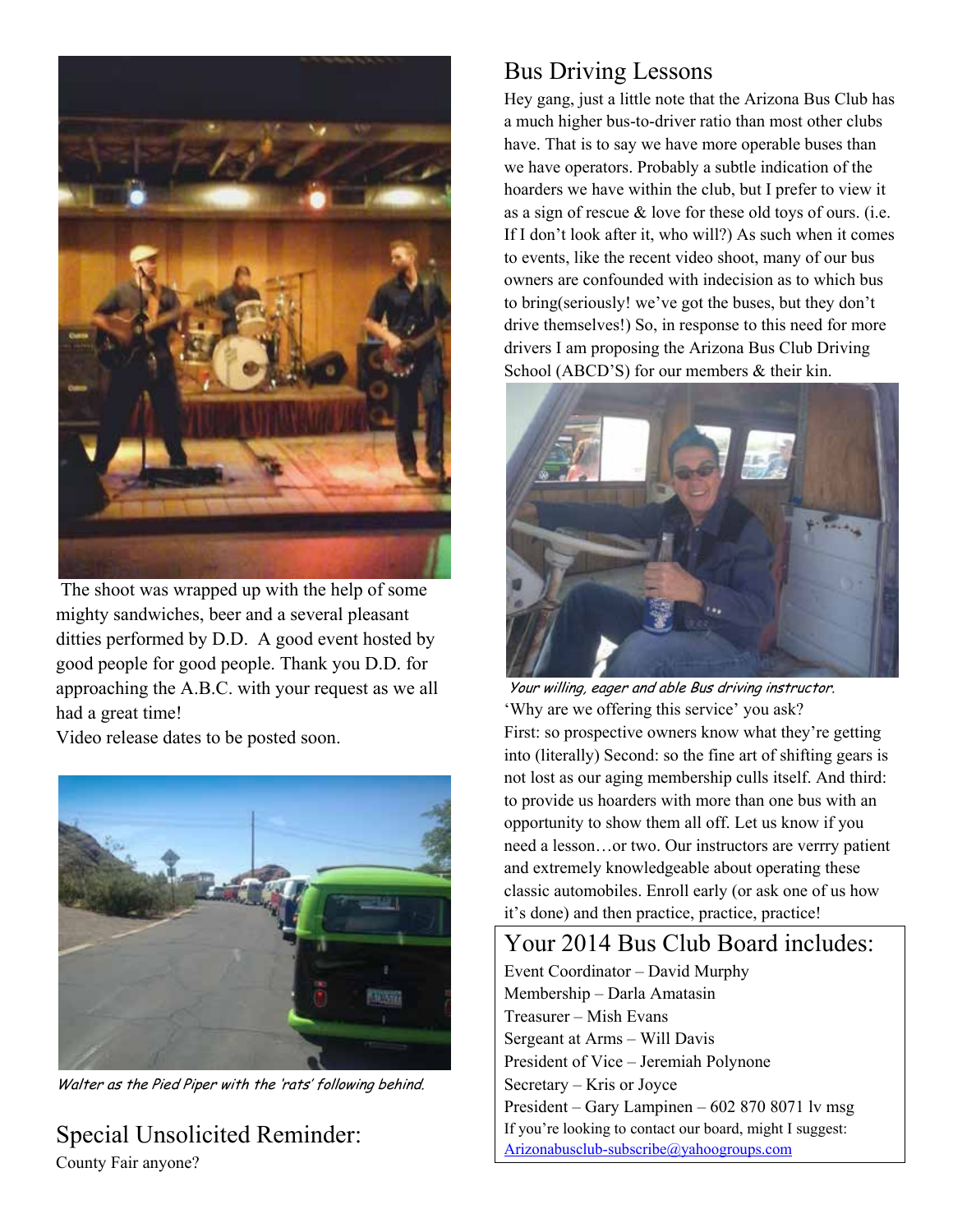#### **I'M GETTING ENOUGH BUS CLUB!**

I know, right? So, if seeing your ABC friends at meetings, work parties, campouts or at the local pub is way, whey, weigh too much, you can now cease communications with the most fun bus club south of the Grand Canyon and take that much deserved rest to get caught up on your Netflicks account. This is not a recommended procedure and should not be practiced but you can send an e-mail to:

Arizonabusclub-unsubscribe@yahoogroups.com , Then kick back & prepare to become unburdened and free of the useless banter, crazy innuendos and silly comments our members come up with. I personally unsubscribed last week. It was the worst hour of my life. If you're worried about your friends, family & parents reading your Bus Club messages, might I suggest a second e-mail account and a ten to sixteen character password that doesn't pertain to your love of buses.

**MEMBERSHIP DUES** are STILL only \$20 per year. WHAT? I know, we might be upping that amount soon, so get your renewal dues into us QUICK before we up that amount (just kidding about raising the price increase, but do you wanna chance it?) Please send your dues & renewals in the form of Check, M.O. or EBT debit cards directly to:

### **Arizona Bus Club c/o Membership PO Box 65001**

#### **Phoenix Arizona 85082**

If your dues are not sent to the PO Box, our Membership Coordinator, Darla, will not be able to update your membership. The Arizona Bus Club cannot be held responsible or track dues sent to any other address. So please, give our delivery boy something to retrieve and mail it to the PO Box. It's quite a ride on that mountain bike of his and he gets grumpy when he returns empty handed. Believe it or not, your dues go directly to funding the publication and distribution of this quality periodical. Upon receipt of payment, we will update your membership to ensure you never miss an issue of this publication throughout the year.

Read on to keep up to date on Bus Club activities! **DISCLAIMER:** Hey gang, we can be the source of good information and really bad rumors so please understand that: The views and opinions expressed in the Arizona Bus Club newsletter are those of the individual contributors and are not necessarily those of the board, general members or the editors unless otherwise stated. None of these photos were used with permission. No

Arizona Bus Club board member, past or present, shall be held liable for any damages, death, injury, paper cuts or other harm resulting from the use or misuse of any information contained in the newsletter or of the newsletter itself. A minimum of animals were harmed during the printing of this newsletter.

#### **Get out your reading glasses as our long awaited interview starts now!**

# **Guest interview with Bill Bowman** by M. Lively

**Mindy:** Hi Bill. Your friend Roy Jonas surprised you with our bus club caravan recently when you had an airline crew layover in Phoenix. It was great to meet you and to hear all about your VW adventures. I don't know if you know but every month I interview an Arizona bus club member for our newsletter. I thought it would be great fun if you could help me with this month's interview. Do you mind telling me a bit about our very famous Roy Jonas?

**Bill:** I would be happy to.

**Mindy:** How did you meet Roy?**Bill:** I must have met him initially at one of the local St. Louis area VW shows. He sometimes worked part time in a small independent guy's VW shop near St. Louis. Basically, I went out to the shop, hung out there and got to talk to him more and more. He was into fast VWs and sandrails back then. I was into Buses and stock old VWs. I got to know Roy, what he was about, and what he was into doing.

#### **Mindy:** What Volkswagens does Roy own?

Bill: He has a beautifully restored 1965 Deluxe 21-window. The Deluxe was made out of part of a 67 and part of 65. It was essentially two buses put together. The chassis was from a 67 Hardtop Deluxe, and the upper part was from the 65 21-window Deluxe which had a beat up bottom half. He took the best top of one and the best bottom of the other. Roy decided he would create the bus he wanted. So he put the two together with the most unbelievable skills I've ever witnessed. He is one of the best fabricators out there.

Mindy: He drives that bus a lot. I did not know that this was made from two buses?

**Bill:** He doesn't advertise that, but he will happily tell you all about it if you ask. In fact, he has this long "build thread" on the Air-Cooled Missouri website. Air-cooled Missouri ( www.aircooledmissouri.com ) is the website for Missouri region air-cooled enthusiasts. Within the "general talk" header there is a thread on this 65 deluxe reconstruction and restoration called "Roys 1965 Deluxe 21-window restoration": http://www.aircooledmissouri.com/viewtopic.php?f=21&t= 4505 Be sure to check out this thread, and you'll see the creativity and engineering that comes naturally to Roy during the restoration. Not satisfied with the quality of some of the available replacement metal, Roy designed and built his own press dies for many parts, and using clamps and a hydraulic press, he stamped his own repair sections to his satisfaction from flat steel sheet right in his own garage!

#### **Mindy:** Did you help him restore the Deluxe?

**Bill:** Not much in the beginning, but lots of us chipped in during the later assembly stages. Out of necessity Roy designed and built from scratch his own rotisserie so that he could roll the bus around and join the two halves together properly. His rotisserie is even discussed in the rotisserie thread on the Samba. Roy can design and build pretty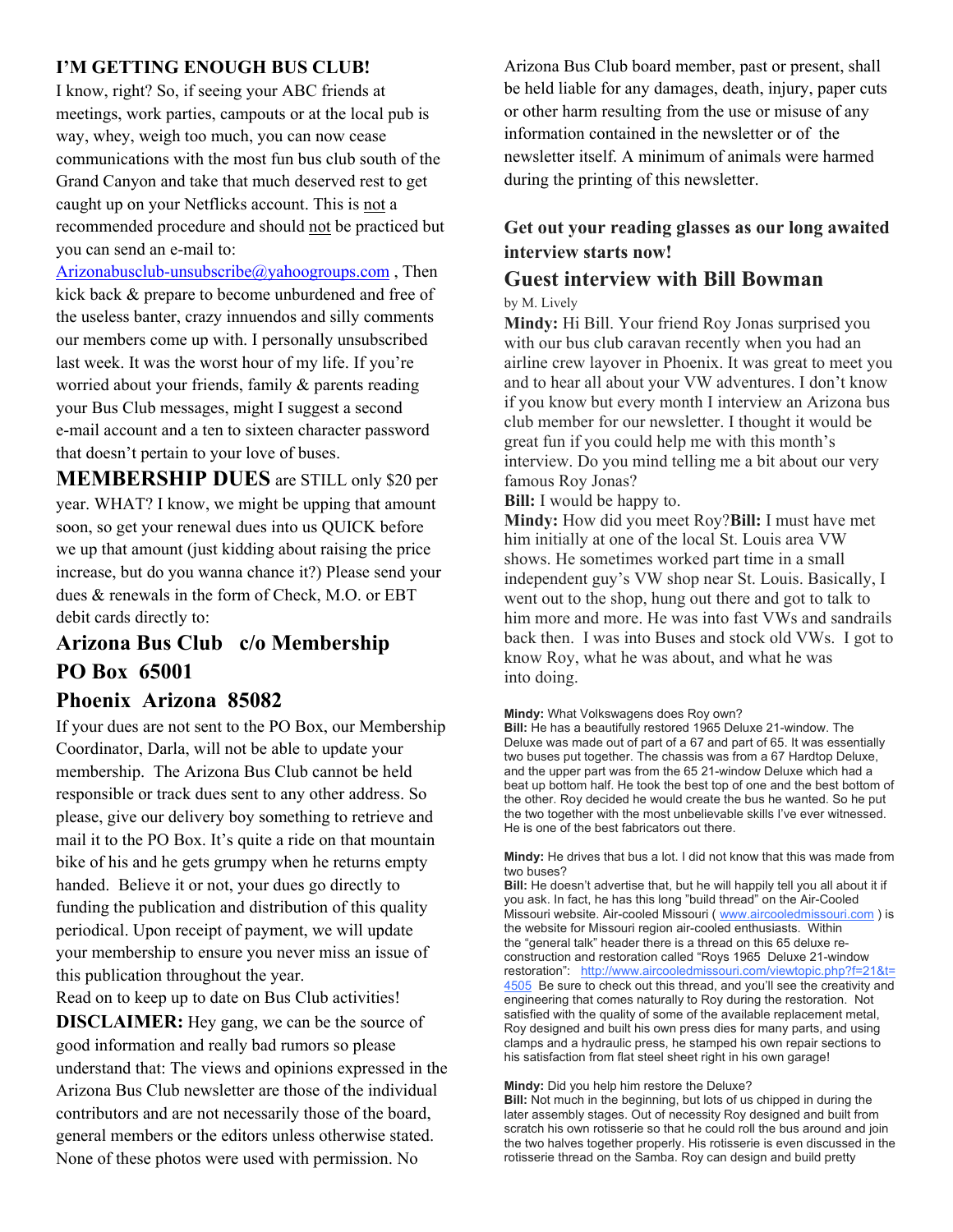much anything. All he has to do is look at the problem, study it and then he can see how it can be done, and then he gets it done! Roy has held some great "garage parties" and we would all drop in to help. After the Deluxe came back from the finish bodywork and two-tone paint job, he realized that he had a very tight build deadline to meet. From the time he rolled the painted shell back into his garage he wanted to debut/show it at my upcoming event "Busses Nowhere Near The Arch" a month later! The Jonas's were in the process of moving to Arizona, his wife Dawn and a daughter had already moved the house full of furniture to AZ to start her medical school semester, and Roy stayed behind to prep their home for sale and the closing (and finish his Deluxe) before following to AZ. Roy asked for our help with the Deluxe, so on four to six nights a week three to six of us would show up after work to dive on the assembly chores on his Deluxe. All of the new and used parts, lots of painted pieces of his Deluxe were strewn across many rooms of the hose. Roy was the director and we were his crew. Several of us would be working somewhere on something for the Bus, pizzas were ordered and plenty of brews were consumed, and the stereo was always pumping. We spent a lot of late nights together that month! The Deluxe didn't quite make it by the deadline for the event (the engine builder was late), but it did get pretty much finished up that next week. We all look back on that frenzied month helping Roy out as a great time spent with great folks.

#### **Mindy:** What was Roy driving at the time?

Bill: He had a GMC van, an Explorer as a work vehicle, and he had recently bought a "Thing". Roy did a quick prep of the body. Then he must have ordered 20 or 25 cans of orange aerosol paint and hosted a painting night in his garage. After he taped it all off, we all put on cheap face masks and old clothes, shut the garage door, and we all started spraying that "Thing" orange from every angle in a dense fog of orange overspray! You wouldn't know by looking at that "Thing" now that it was sprayed with aerosol paint cans. He drove the "Thing" while his bus was being put together. He also drove a street legal sand rail and previously he had a pretty peppy street Beetle with a big motor.

#### **Mindy:** I know Roy is now looking for a Vanagon.

**Bill:** Yes. He wants a daily driver for work and to go to job sites but also use for wandering around the great Southwest, and especially for camping in. He just bought an 86 Vanagon pop-top "Weekender". I think he has long-term plans to "Subify" the powerplant on this one.

Mindy: Roy helped with a lot of the work on the raffle bus last year and this year. He is very patient and good at explaining things. **Bill:** Roy is a natural at that. He is an estimator for electrical contractors. Roy shows up at the job site, finds out what the owners want to have installed, he makes suggestions and estimates the costs of the job, and is very good at explaining everything in layman's terms that everyone can understand.

#### Mindy: Roy is a pretty talented welder and artist. Can you tell me a bit about his work?

**Bill:** Roy has a very artistic/creative side to him, and has made many creative and highly coveted trophies (for my BNNTA event and others) out of old car parts that are really cool. He creates them out of old bus and other VW parts. He welds them beautifully and puts them together as prizes for the bus shows.

#### **Mindy:** Did Roy help you work on your bus?

Bill: Yes he did! I have this very nice 1959 Double-Cab pick-up. You can see the restoration thread on the Samba. I've had this bus since 1993 and I had sent it down to Texas to a friend there who would do the bodywork on this first-year factory DC slowly but surely. Well, over many years the work slowly ground to a halt, and with other priorities. I kinda forgot about it. That bus sat in Texas for a total of 12 years! When Roy saw my photos and discovered that I had a cool, old DC down there, he started to pressure me a little to go get it and finish it. He actually got me to push it to the front of my "to-do" list, and Roy even volunteered his time, truck and his trailer to go get it. Within a week we drove down to Texas, collected everything, loaded it up and headed back to St. Louis, all within a 30-hour round-trip. Now that it was back in my face, Roy offered to help with the metal work that was needed, and he tackled a lot of the basic panel straightening. Where needed, Roy welded up holes, pulled dents as we brought the DC back to bone-stock appearance. I credit Roy with getting me re-energized in the DC and he really encouraged me to finish it. Hell, it might still be down in Texas if it were not for Roy's encouragement! It is now on the front burner and nearing completion, and the Jonas's have moved

away to Arizona. I hope to have it done and show-able in June, but at the very latest, by my BNNTA event on Labor Day 2014. I sure hope he attends to enjoy the fruits of our labor together.

Mindy: That's great! I might see it for the "Buses Nowhere Near The Arch" event.

**Bill:** Oh... It WILL be ready then!

View Bill's 59 double cab thread on the samba: http://www.thesamba.com/vw/forum/viewtopic.php?t=545000&postday s=0&postorder=asc&start=0

Mindy: One last question. Has Roy ever rebuilt an engine? Do you think he would let me rebuild his motor?

Bill: I believe that Roy has rebuilt several engines over the years, but like myself, prefers to leave that job to trusted friends who do it more frequently than himself. Now Mindy, if you want to rebuild Roy's motor for him, you're gonna have to bring a lot of his favorite adult beverage (Sailor Jerry's Rum) into the garage to bribe him with!

*Bill Bowman writes a monthly column for "Hot VW magazine". You can find Bill's "Transporter Talk" article within the first 20 to 30 pages in the magazine. Predominately he writes about Transporters. He has been a contributing editor for Hot VWs since 1994.*

*Bill Bowman started the "Buses Nowhere Near The Arch" VW camping event back in 1993. It's a big Volkswagen campout with about 100 Buses of all eras, as well as any other Volkswagen. He restricts access to the campground to only Volkswagens; nothing else can enter for the 4-day event. To find out more about the event go to: www.bnnta.com*

 $\mathcal{L}_\text{max} = \mathcal{L}_\text{max} = \mathcal{L}_\text{max} = \mathcal{L}_\text{max} = \mathcal{L}_\text{max} = \mathcal{L}_\text{max} = \mathcal{L}_\text{max} = \mathcal{L}_\text{max} = \mathcal{L}_\text{max} = \mathcal{L}_\text{max} = \mathcal{L}_\text{max} = \mathcal{L}_\text{max} = \mathcal{L}_\text{max} = \mathcal{L}_\text{max} = \mathcal{L}_\text{max} = \mathcal{L}_\text{max} = \mathcal{L}_\text{max} = \mathcal{L}_\text{max} = \mathcal{$ 

*Mindy Lively has been an Arizona Bus Club member since May 2012. She decided that interviewing the members about their buses would be a fun way to get to know everyone. Mindy plans on living in her 1971 bay window camper one day. She is presently obsessed with finding a club member with a VW engine in need of rebuild so she can rebuild it. Contact Mindy for an interview or engine rebuild at Lively@zoomnet.net*

### Idling Thoughts Department

Learning to read a new language requires patience, a calm, encouraging mentor, good learning materials, but probably most of all, the student must want to learn. If the student wants to learn, then the rest is easy. I discovered long ago that comic books written in the language I was studying encouraged me to continue learning far beyond the realm of the structured classroom and the lessons planned therein. Comic books, Sunday morning funny pages, T.B.'s & graphic novels all aided with my ability to read the English language at a tender young age. But, no book held my interest as much as the one my father indulged in illustrated by Peter Aschwanden & co-written by Tosh Gregg. This particular book held my father's interest sometimes, several nights in a row. This was after having borrowed a copy, being forced to return it months later & then having bought his own copy. At that age, I wasn't sure exactly what he found interesting in the book, as it held very few black & white illustrations, but he continued to read it night after night. Sometimes a little, sometimes a lot. Best of all he let me turn the pages while he was reading it, so long as I didn't "read" too far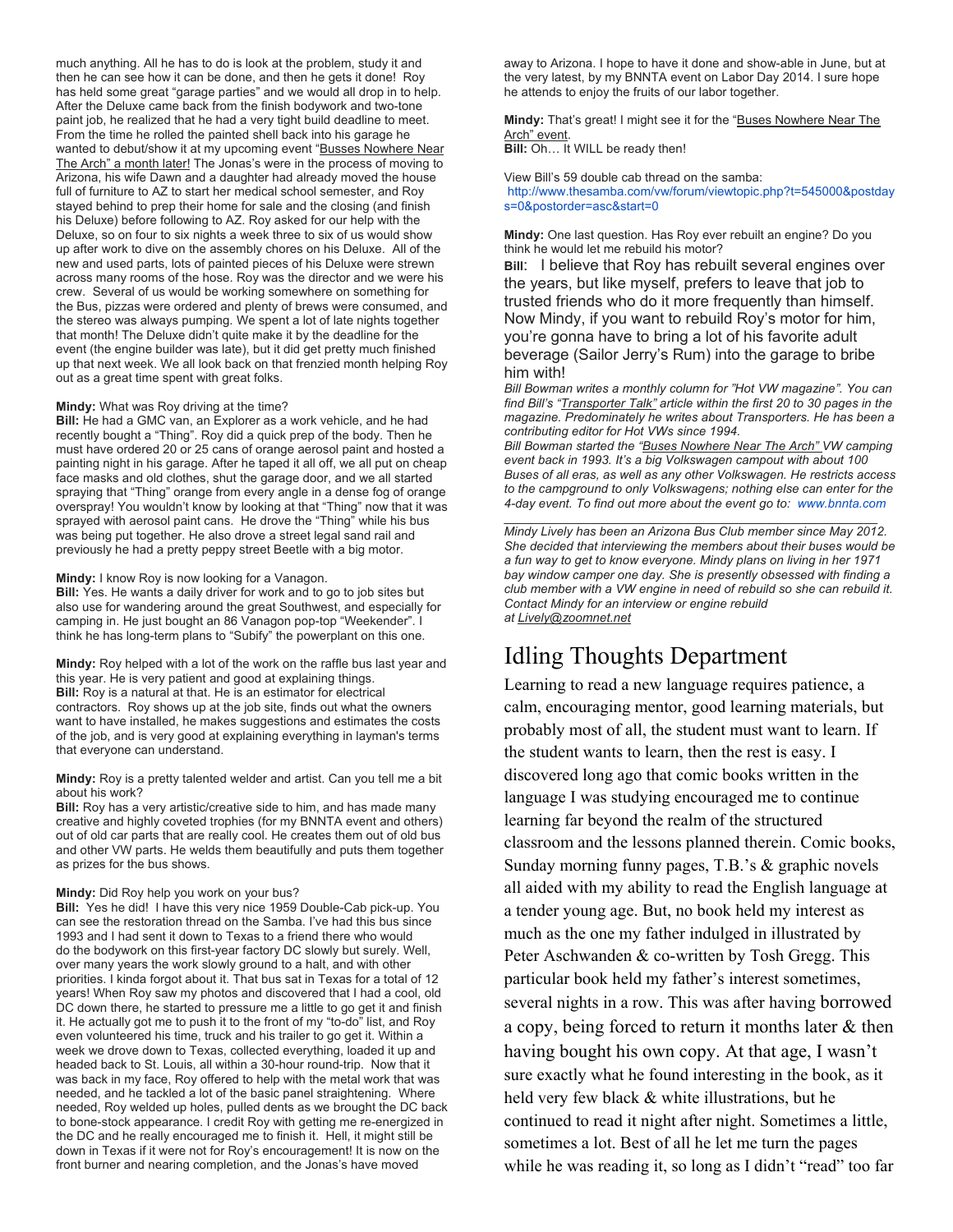ahead in search of the illustrations. For many years I wondered why this was his favorite book and why we always read the book outside sitting in the carport next to the Ford Galaxy. I discovered he liked it when I turned the pages because his hands were usually covered in greasy dirt & oil. Eventually I was able to read 'procedures' to my father, which shortened our time together in the garage, but that was o.k. because the nights were either too hot or to cold to continue this activity. To this day I truly believe that comic books inspire kids to read ANY language. So as a non parental suggestion, if your child has trouble reading, turn off the television & get the kid a comic book. You too might rediscover your interest in reading and wind up spending some quality time with that special someone, teaching them more than you know.

## Coming Events Department



It is sooooo close! Chad J. with the 'healing touch'. Yet more opportunities await you to get out  $\&$ explore the outdoors!

# May 16th, 17th &18th– Mt. Pinal Bus Club Campout & Eat Fest

Don't miss this! An easy, convenient weekend of kick back camping the way bus club intended. Plan for wind. (i.e. bring kites!) Only entry fee: Bring something to share for the hilltop smorgasbord.

June –  $5<sup>th</sup>$  -8<sup>th</sup> Blackstar – Hosted by VTO

### in the Beautiful Prado Regional Park

Address: 16700 S. Euclid Ave., Chino, CA 91708 Date's are from June 5th - 8th 2014

We are able to lower the admission price this year so pricing is as follows:

- If you come on Thursday it will be \$35.00 for the weekend
- If you come on Friday it will be \$30.00 for the 2 nights

• If you come on Saturday it will be \$20.00 for the night You can arrive Wednesday night after 5:00 pm if you would like.

If you come down on Wednesday it will be a free night of camping for Wednesday only. You will have to pay for Thursday – Saturday

EVENTS INCLUDE BUT ARE NOT LIMITED TO:

**Friday:** 

BBQ and Raffle

#### **Saturday:**

Early AM Caravan to the OCTO show Kids events Dutch Oven cook-off Pot Luck dinner (please bring a dish to share)

Raffle- AMONG OTHER GREAT PRIZES WE WILL HAVE A 1600 TURN KEY MOTOR

For more information please contact:

Johnny Salazar: vtobus@yahoo.com - 909-556-2963 Stan Ford: stan@vtobusclub.com - 909-709-1269 Steve Ford: steve@vtobusclub.com - 909-868-8761 for Full hook up RV Spots OR VISIT WWW.KEEPITSTOCK.COM

# July –  $25<sup>th</sup>$ ,  $26<sup>th</sup>$  &  $27<sup>th</sup>$  -Flagstaff KOA

Ready or not, here we kamp! Typically held the last weekend in July, this year could prove to be the last year this venue is available. Contact Janyel at the Flagstaff KOA for more details about field trips to local brew pubs, new age stores & more! 928-526-nine nine two six.

# August – Potential New Campout

We might be looking at a new camping venue near Winkleman AZ. More to follow.

# September  $19<sup>th</sup> - 21<sup>st</sup>$  Jamboree XXIV

This year's raffle bus is a club restored 1966 Sundial. No guarantees as to what to expect this year, other than to have more fun than last year. As if that's possible.

# October 25th - VolkStock

Get ready for another fantastic VW Event with VolkStock in Glendale, Arizona, Saturday, October 25th at Sheely Farm (location of the Halloween Fear Farm attraction) 99th Ave and McDowell Rd., West Phoenix.

Visit www.Volkstock.com and www.facebook.com/volk stock

Date: Saturday, October 25th - Rain or Shine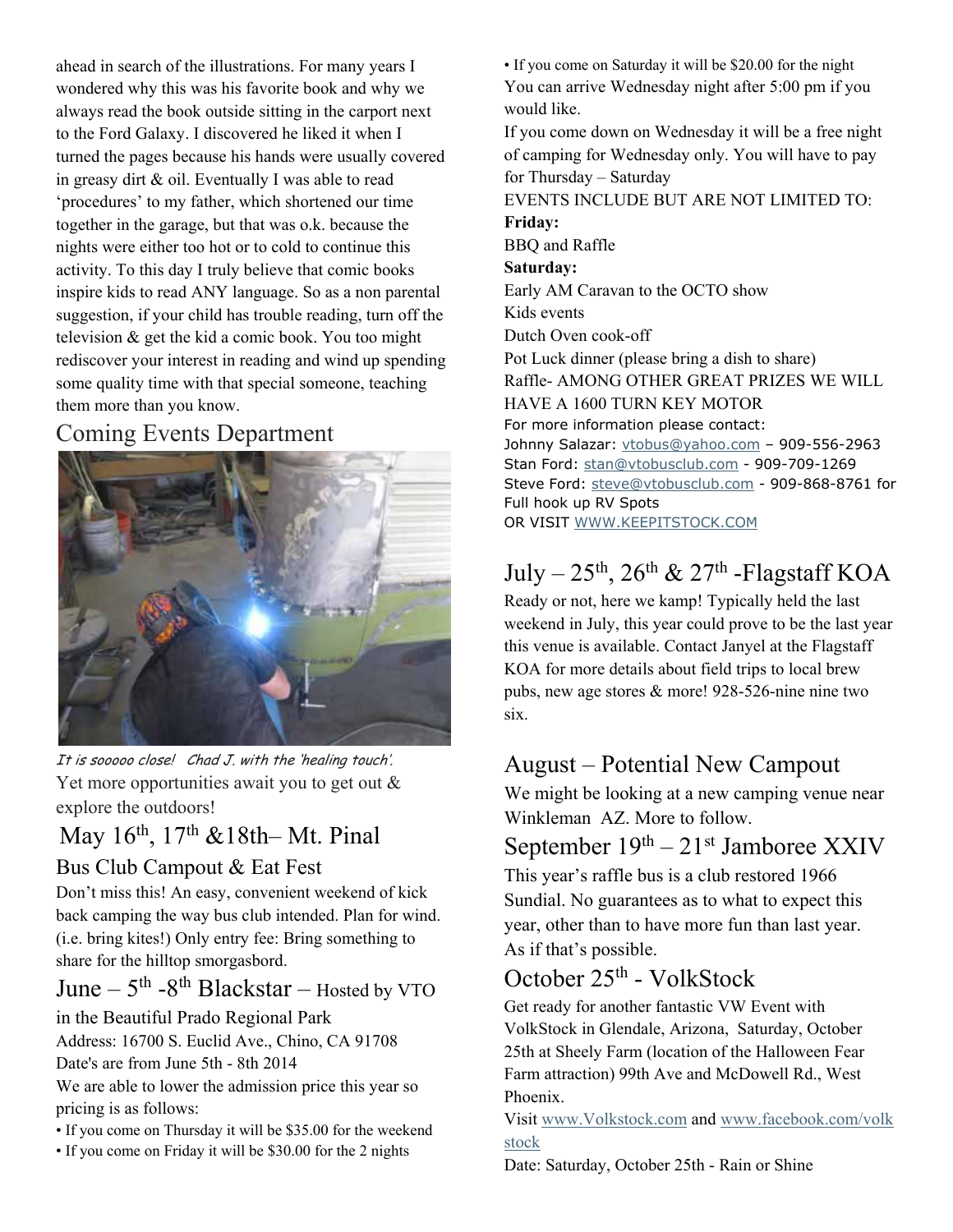Car Show Roll-in: 6am - 12am Event Time: 8am - 12pm Car Show: 10am - 3pm Awards Ceremony: 3:00pm Vendors please call Mark Miller at 623-521-7982 If you need more information or would like to be part of this occasion, please contact Mark Miller at 623-875-4067 or email events@peoriavw.com

### November – Buses on the River

Follow us to Yuma for some excellent camping and a great car show. This year Jim Burnite promises to show his favorite river access point for bathing.

## December –  $6<sup>th</sup>$  – APS Light Parade

No news yet as to the theme. We'll let you know when we know! We're guessing it's going to involve buses.

December  $12<sup>th</sup> - 14<sup>th</sup> Christmas Party$ Bus Club is taking its holiday party to the base of

the White Tank mountain range. West Saieeed!

# My Sincerest Apologies Department

My Fellow Clubbers, Prez G with an apology for you. Along with our standard apology for the lack of standards when it comes to these articles, it has come to my attention, with regards to the 2014 raffle bus, that we never published a 'parts needed' list in our newsletter. Granted this list is available on our website, but it does not negate the fact that the list was never included in these early year publications. And for that, I/we apologize. We know how important this list is to you. We also know how technologically impaired many of you are that you don't visit our website (or that you believe 'hosting your own website' means that part of your backyard with 5 or more active arachnids). The 2014 raffle bus was such a good candidate for club restoration and attacked with such restoration fervor that it was practically finished before it began. As you read this, the 2014 raffle bus is getting its second coat of primer and shortly there after, its first coat of L87 white. The club has not procured the 2015 raffle bus yet. But when we do, regardless of its condition, we expect to have enough time to restore it, mainly due to the accelerated schedule of this year's raffle bus. Thank you to all who participated with cranking out the 2014 raffle bus. I know all our club members will be beaming with pride as we show off your efforts at these next shows preceding our Jamboree.

### Last Month Department

The answer to last months 'what has changed' puzzle is……the fuel filter. Dunno if it's happened to you, but when I've come into a Conoco station on less than a wing & a prayer, the little bit of petrol left in the tank has swished around the chunks & particulates that have accumulated on the bottom of then tank and then the fuel pump sucks 'em down the tube & traps them in the fuel filter which turns the color of a used #2 cone Melitta. This is actually an argument for placement of your fuel filter between the fuel tank and the fuel pump. The other reason for this placement is physics. I like to have the filter place where things suck rather than where things blow. Placing the fuel filter between the fuel pump and the carburetor means more clamped connection points on a line under pressure. Placing the filter between the tank and the pump puts the filter in a vacuum where the lines are constantly being sucked together & thereby reducing the likelyhood of a fuel line becoming separated. I also keep my fuel filter in the engine compartment where it's easily viewed every time I open the engine hatch. Keep a spare filter nearby for easy comparison purposes and don't be afraid to carry some spares tucked in the recesses of your repair kit. They're cheap enough  $\&$  will save you the additional time after you've spent the 8min 16sec to diagnose the engine issue.

### Next Month Dept:

-Bailey expounds on her desire for a VW Bus -Prez G continues his search for a Microbrewery -The club breathes a sigh of relief as the 2015 raffle bus is discovered.



-Review of TBM campout in Happy Valley

So, to sum up: I'm sorry and Thank you!  $-G$